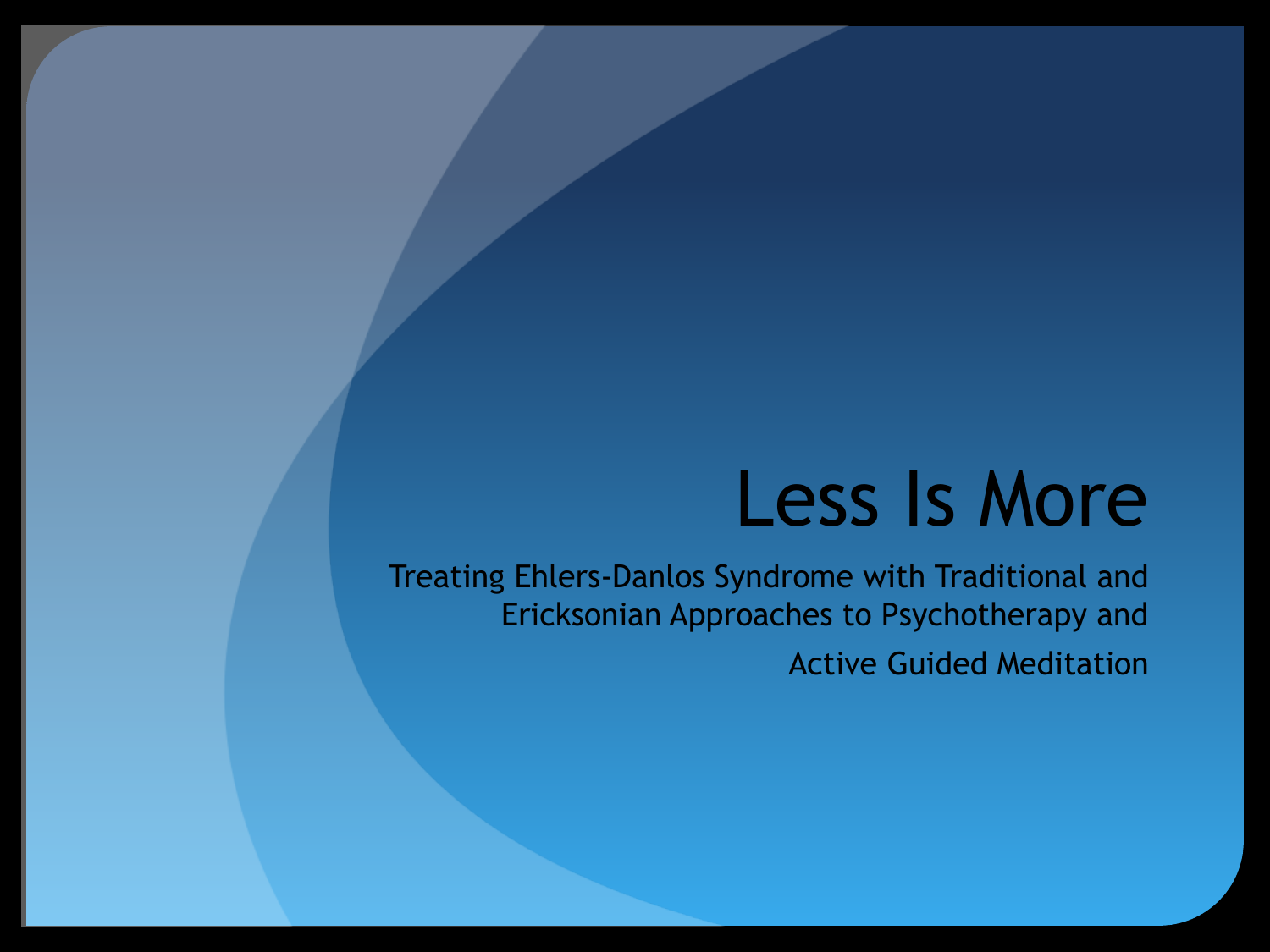# Albina M. Tamalonis, Psy.D

333 West 86th Street Suite 1901B NY, NY, 10024

917-747-9682 www.TherapySolutionsForChange.com dramt@aol.com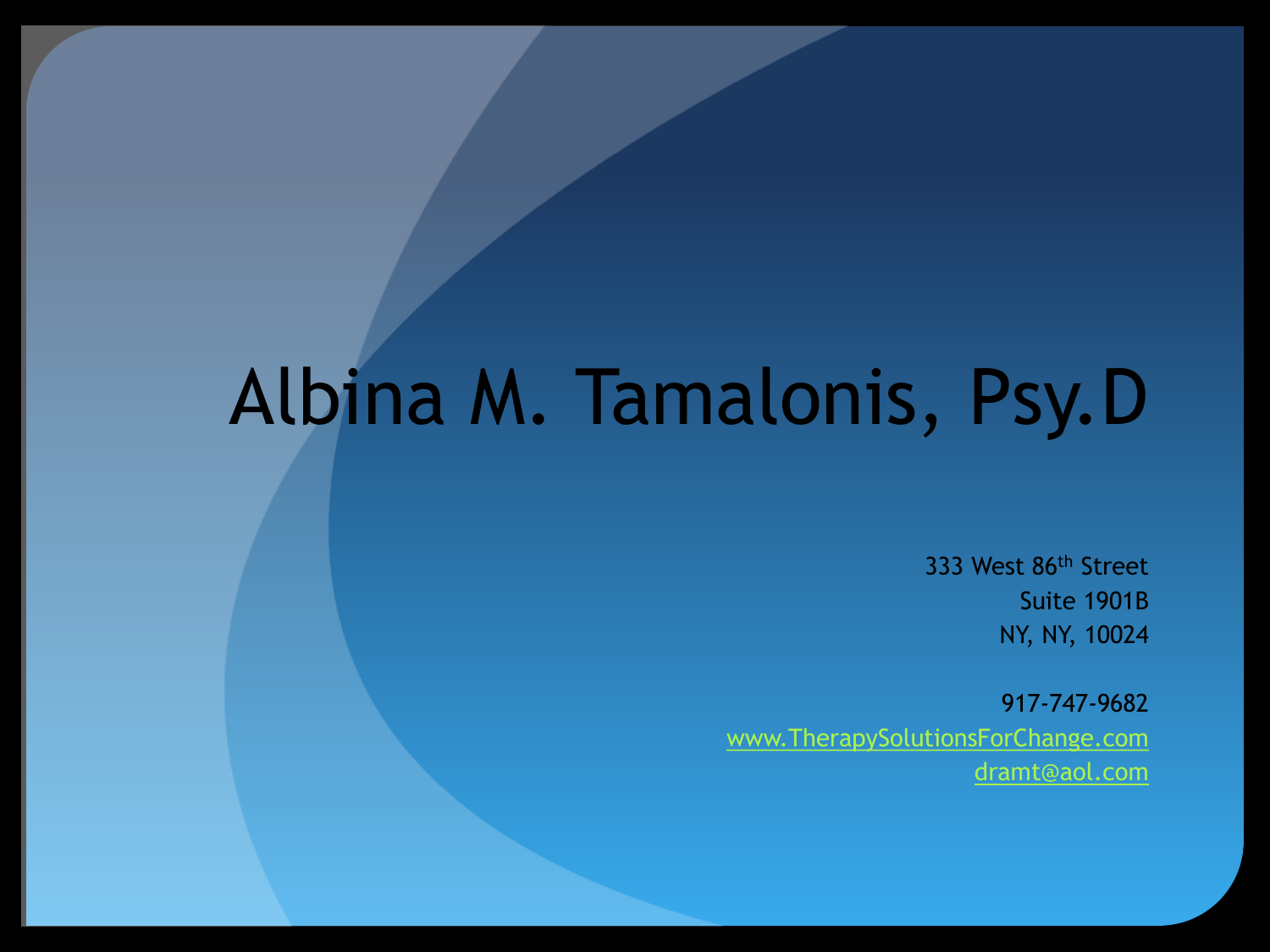#### Less Is More, in other contexts

#### Meaning

- The notion that simplicity and clarity lead to good design.
- In science, the most simple explanation or theory is the best.
- Sarto defends his unproductiveness.

#### **Origin**

- Ludwig Mies Van Der Rohe (1886-1969) 1 founder of modern architecture and furniture.
- Theory of Parsimony
- First found in print in Robert Browning's poem, Andrea del Sarto, 1855,.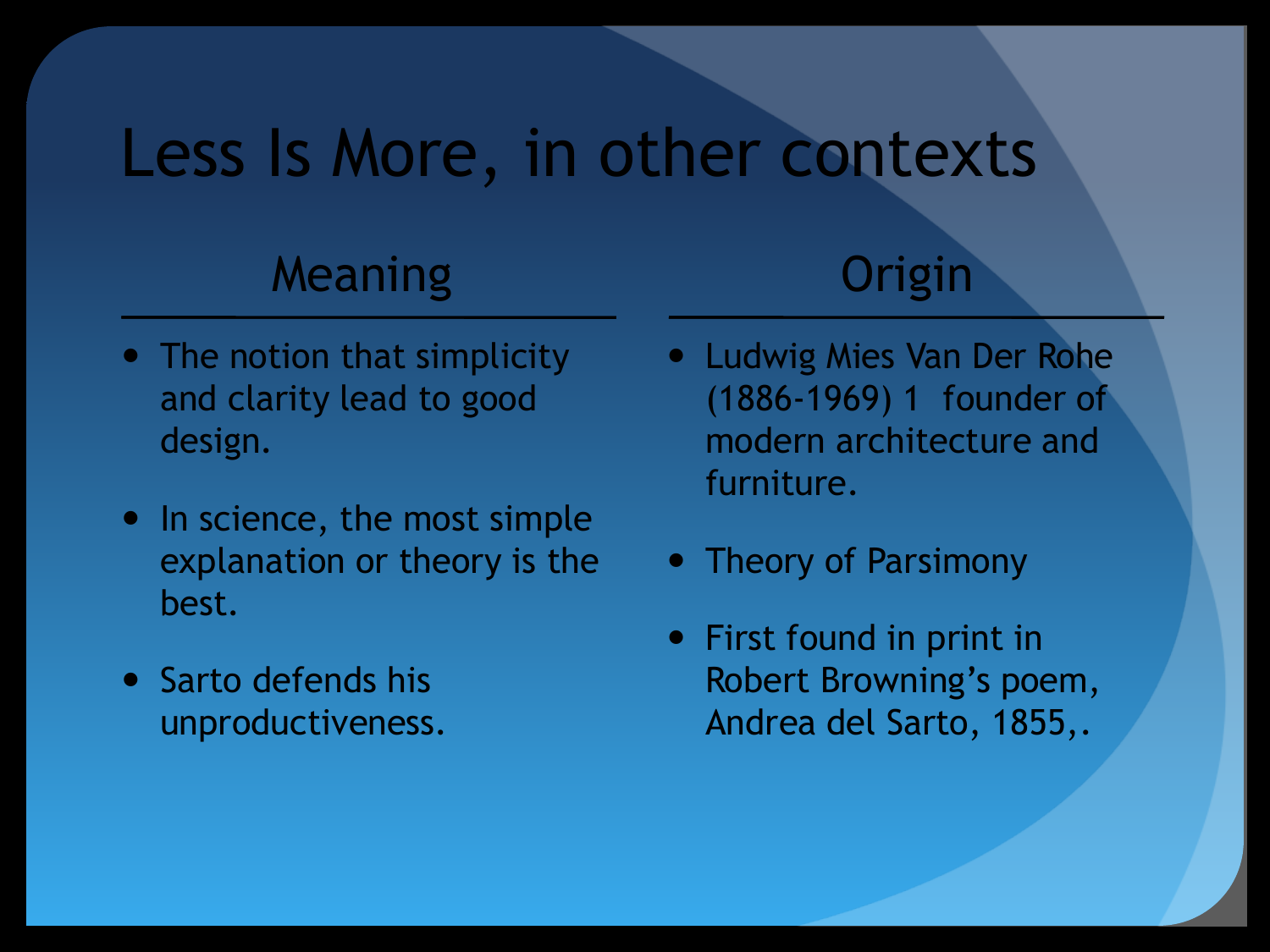Andrea del Sarto was a Renaissance painter highly regarded by peers such as Michelangelo but considered lazy and vexed by his faithless wife.

The poem contains one of Browning's most famous quotes: Ah, but a man's reach should exceed his grasp, Or what's a heaven for?

But more to the point: Sarto is speaking to his wife in this poem.

Who strive-you don't know how the others strive To paint a little thing like that you smeared Carelessly passing with your robes afloat,- Yet do much less, so much less, Someone says, (I know his name, no matter)- so much less! Well, less is more, Lucrezia: I am judged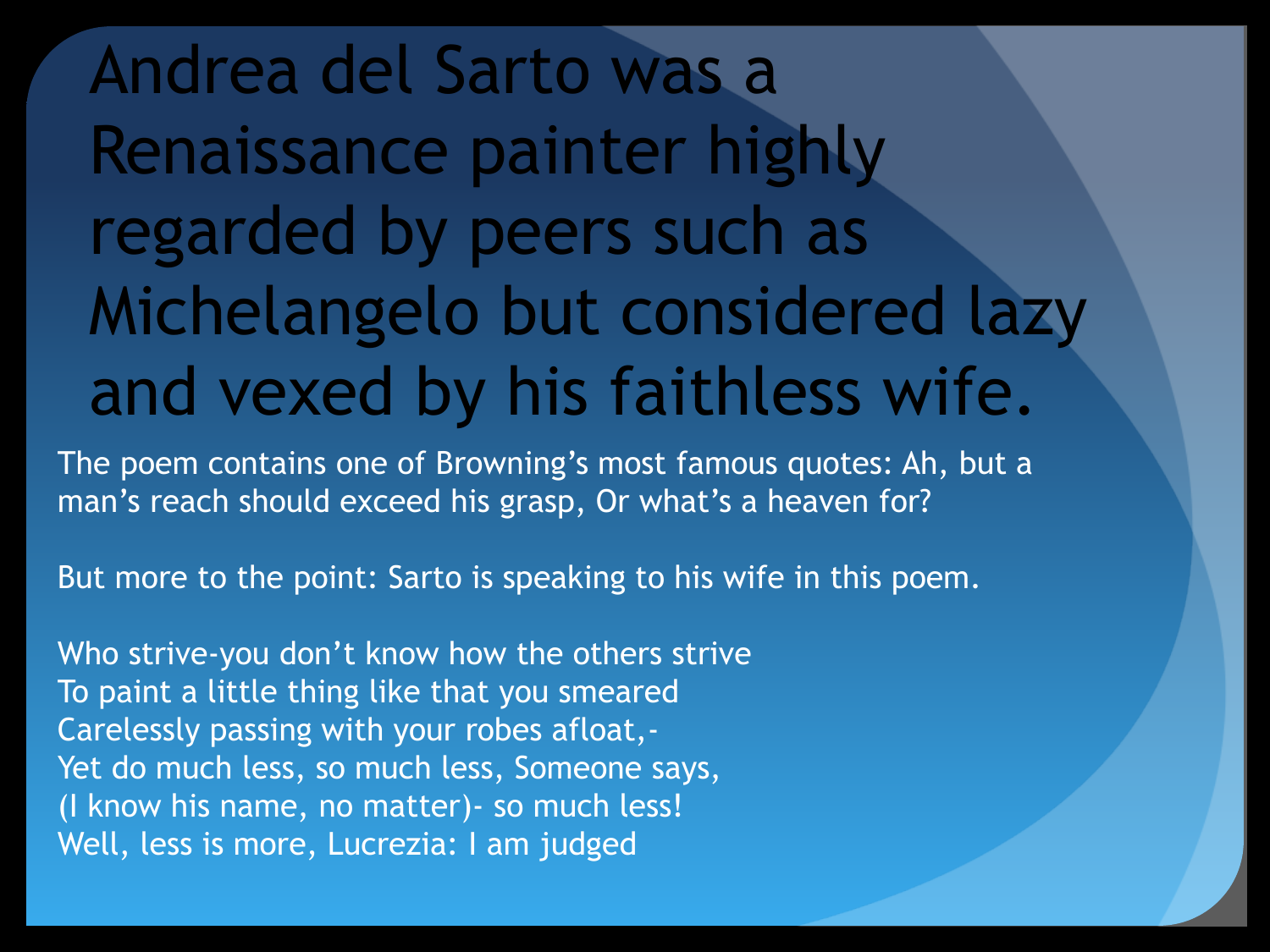## What troubles do you experience having EDS, my dear audience?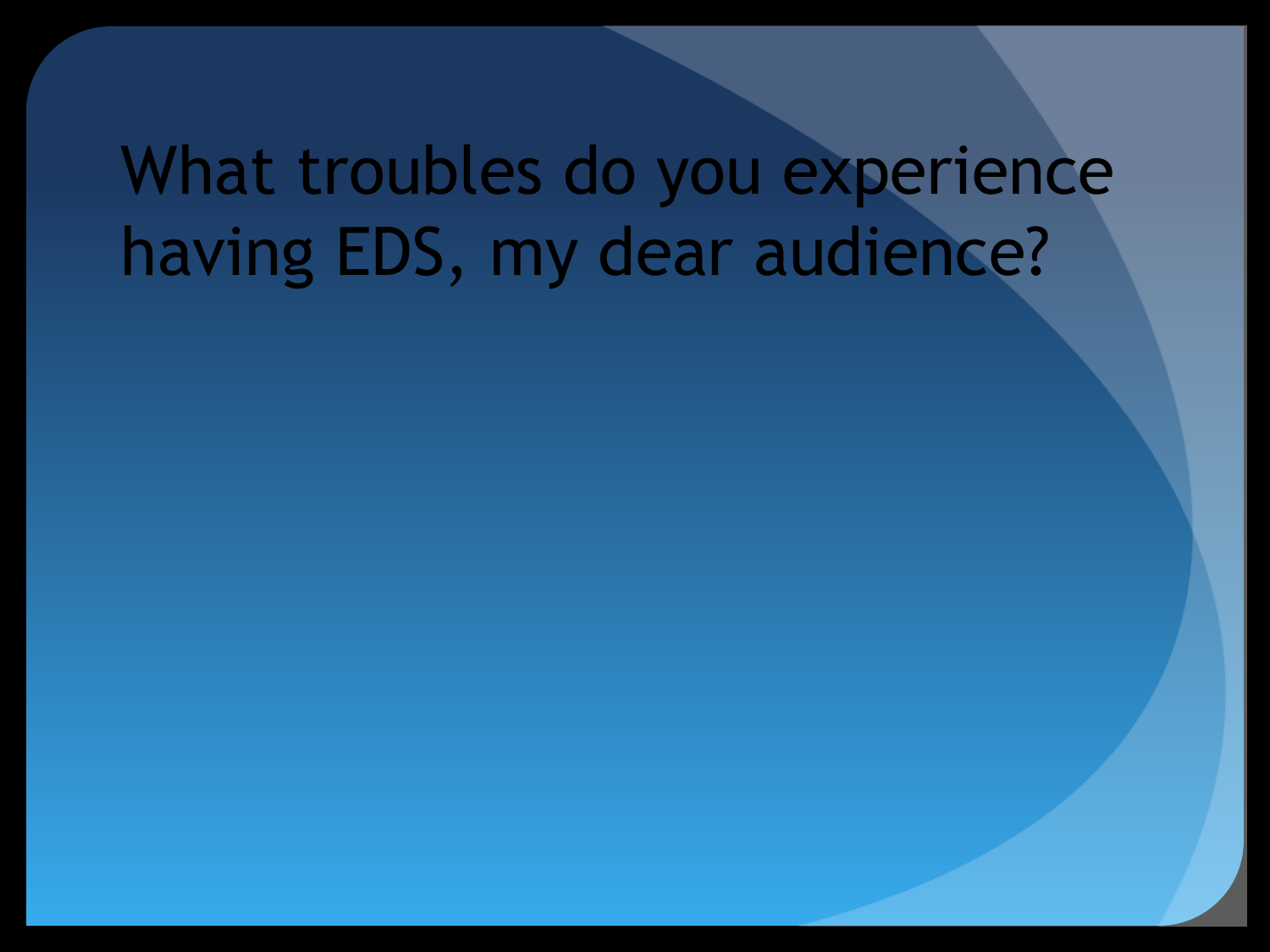## Common Issues

#### 1. Pain

- 2. No cure
- 3. Decreased mobility and strength
- 4. Vicious cycles of pain = addiction
- 5. Vicious cycles of limitations = depression
- 6. Life gets smaller and smaller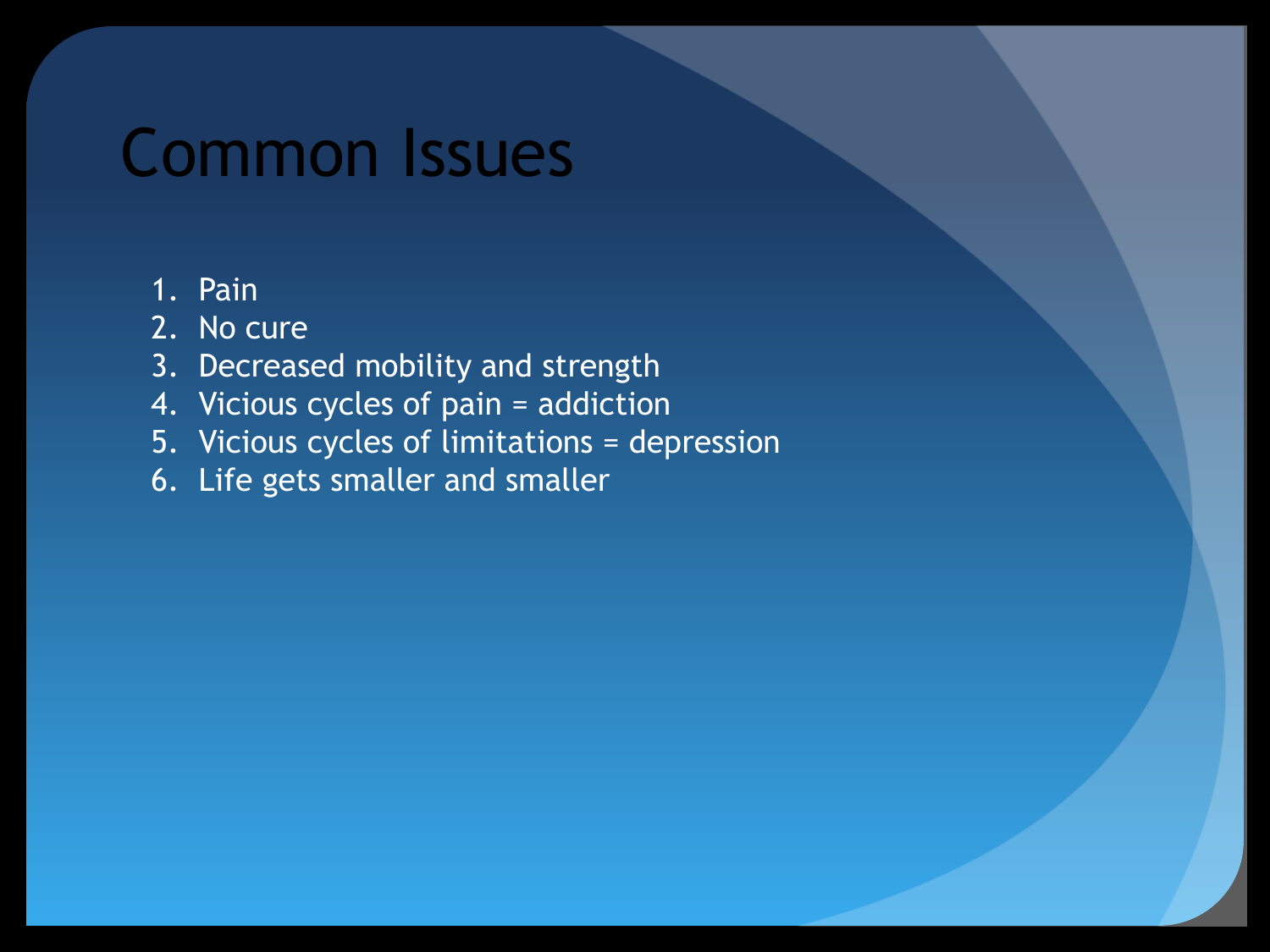## The cure is HOPE!!!

Lets see how we get to hope and to more life satisfaction…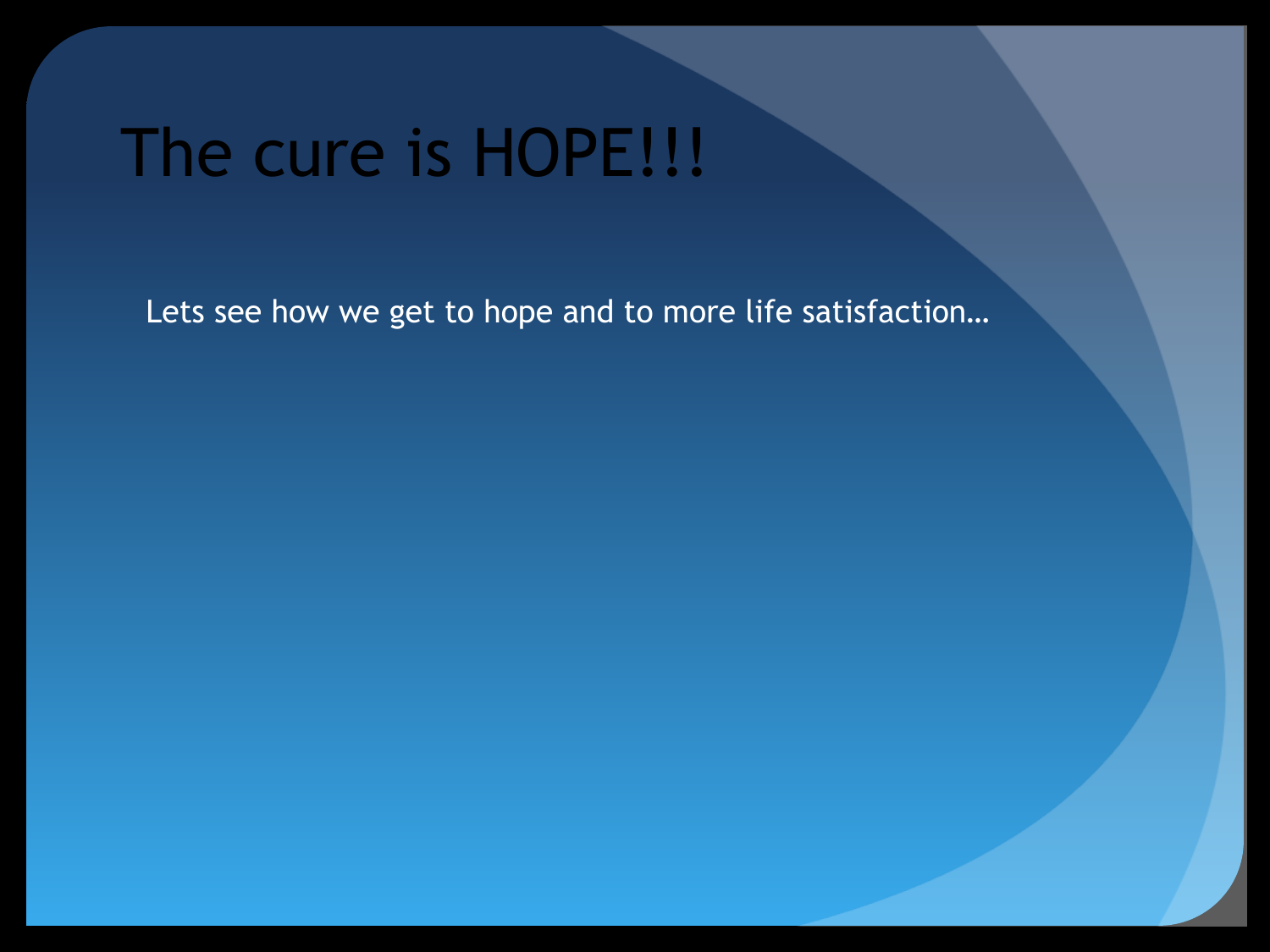#### Less is More is a metaphor

- Came from having EDS myself, taking a dissection course-age of my cadaver at death - and my surgeon after having 13 surgeries with him.
- Finding the balance between work/movement and rest as our bodies change/heal from injury and EDS.
	- Accepting the new normal flexibility. Erickson quote re: inflexible neurotics.
	- Avoiding new injury
- Having EDS means accepting it and its limitations, and becoming lighter you have to eat less and differently.
	- Controlling what you can lighter is better for the body but not too light – again balance – 29 functions of fat.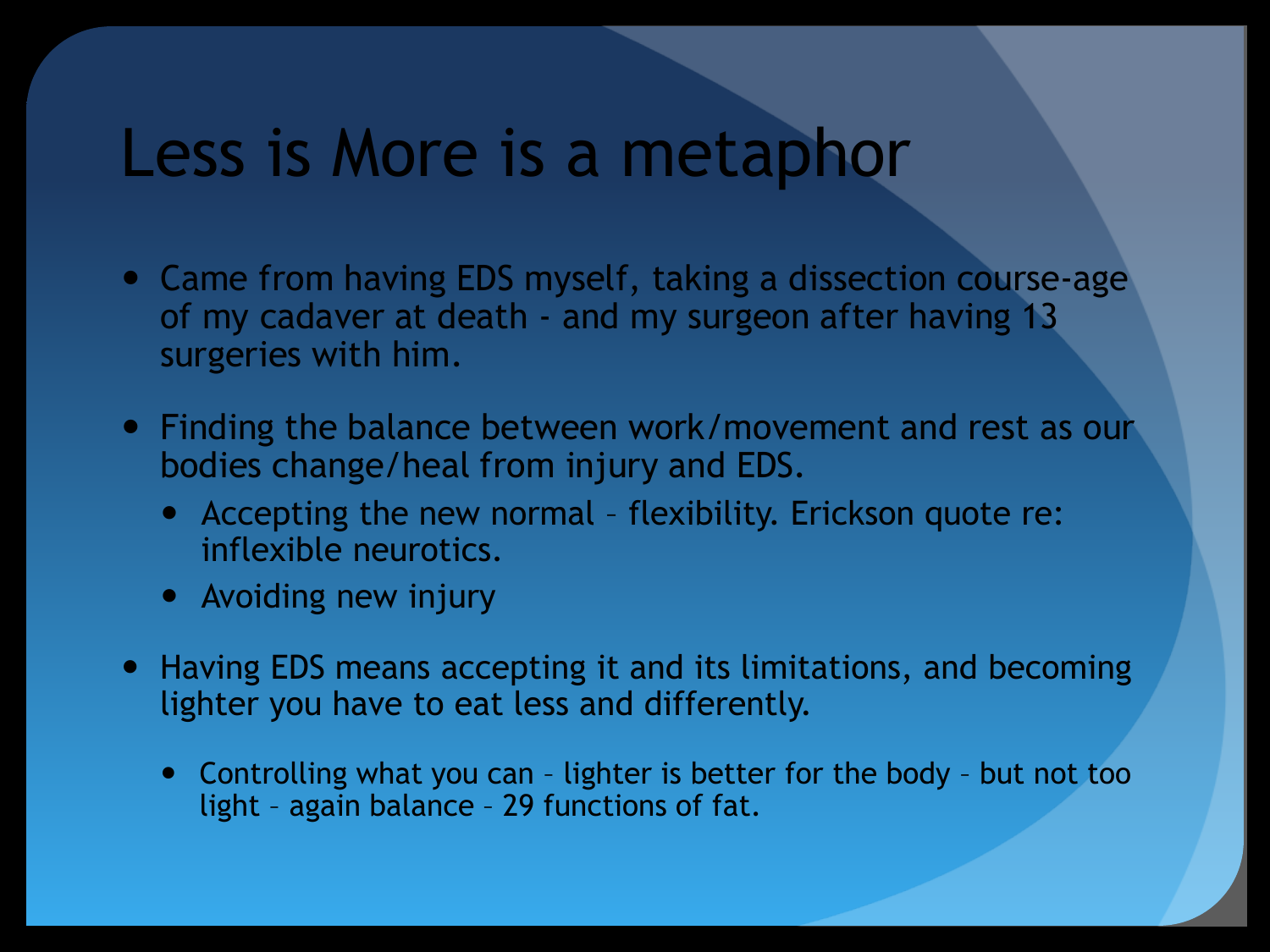#### Less is More

• Focusing on what you have left rather than on what you lost

- Roxanna Erickson's story of her dad at Squaw Peak's bench dedication, 1991
- Native American/Jewish teaching tale woman with the beautiful coat
- Examples:

Abby- can't breast feed her first born baby

Unknown, ambiguity usually at heart of anxiety

 She spirals into sensory problems, autism, starving Instead focus on what's left and good

Pearl- 90 year old woman can't sleep says up worrying about this one past incident, hypnosis review past successes instead, interspersal technique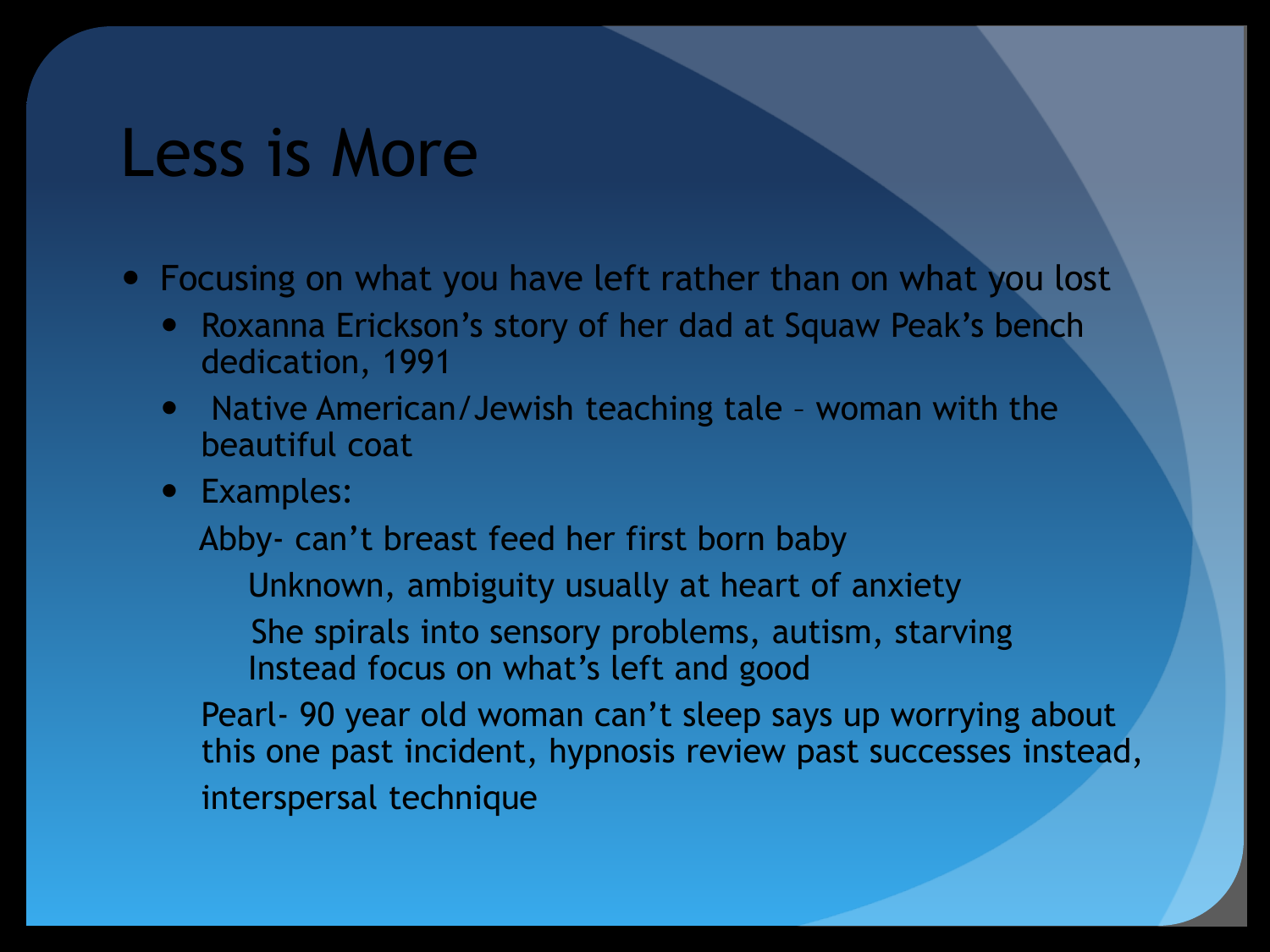#### Less is More

- Inner focus rather than outer
- Sensing more important than thinking sex therapy, trusting body and unconscious
- Experience more important than just therapy or book learning
- Facts longitudinal study rather than cross sectional, today's science times, neuro-plasticity
- Pain reduction
	- Indirect Tomato plant interspersal technique where casual conversation where special words or phrases are given emphasis so that they become effective suggestions.
	- Direct heavy like a dull leaden weight, sodden with sleep incapable of sensing anything except heavy tiredness, wooden.
		- Amnesia for the pain so it is not anticipated
		- Detached and dissociated from the body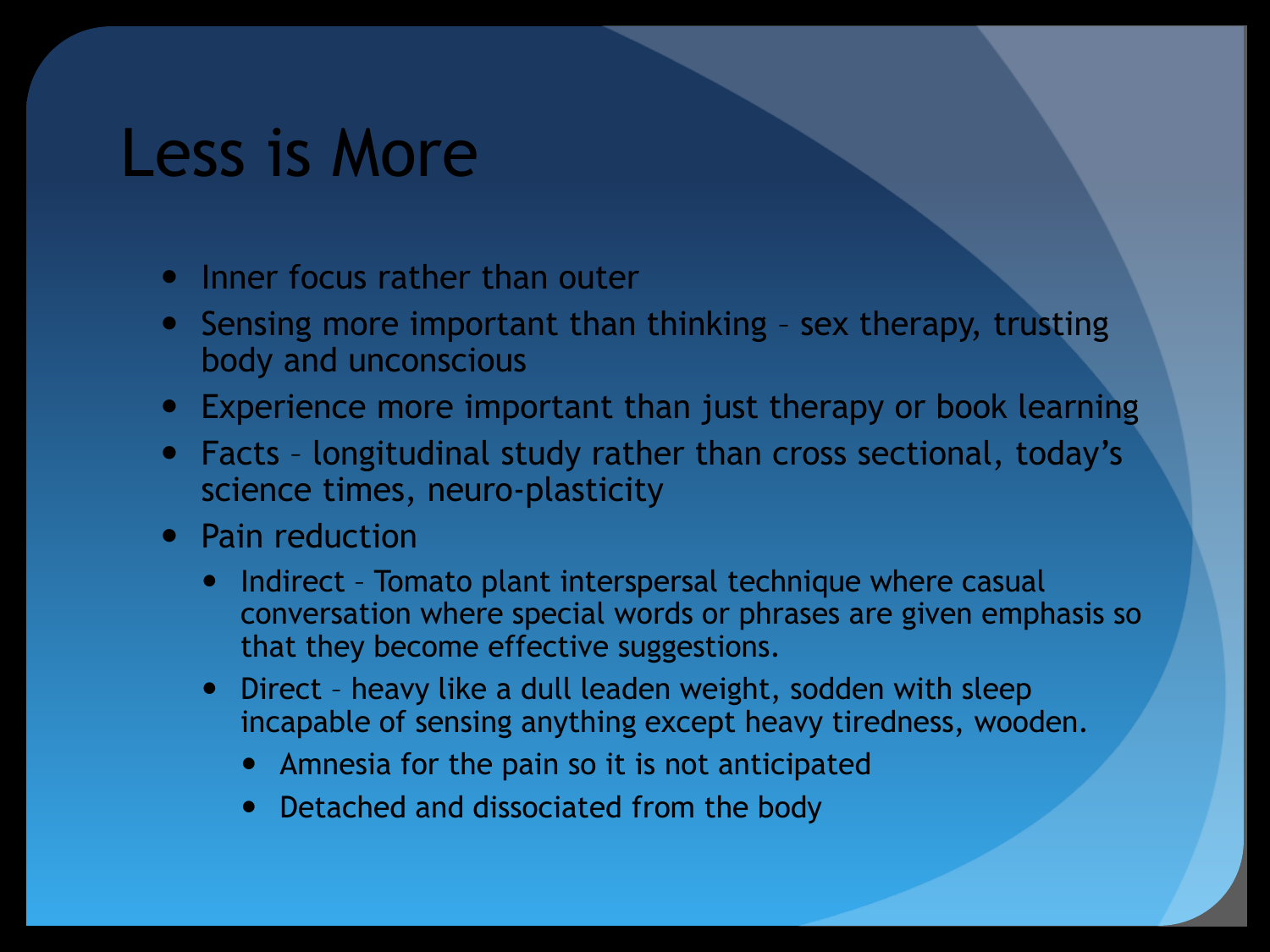#### Less is More

• Changing Habits - what you can imagine you can attain

- Exercise, ritual, ceremonial,
- Breathing, meditation, power of unconscious and now
- Daily routines
- Caring for the self reach integrity and wisdom, E. Erikson
- Attitude expectation- expect a \$1 tale, us cripples tale, death and dying tale- purpose of life, rushing, acquiring possessions change to better relationships- get younger friends, playfulness – enjoyment
- maintenance more important than progress, in fact leads to achievement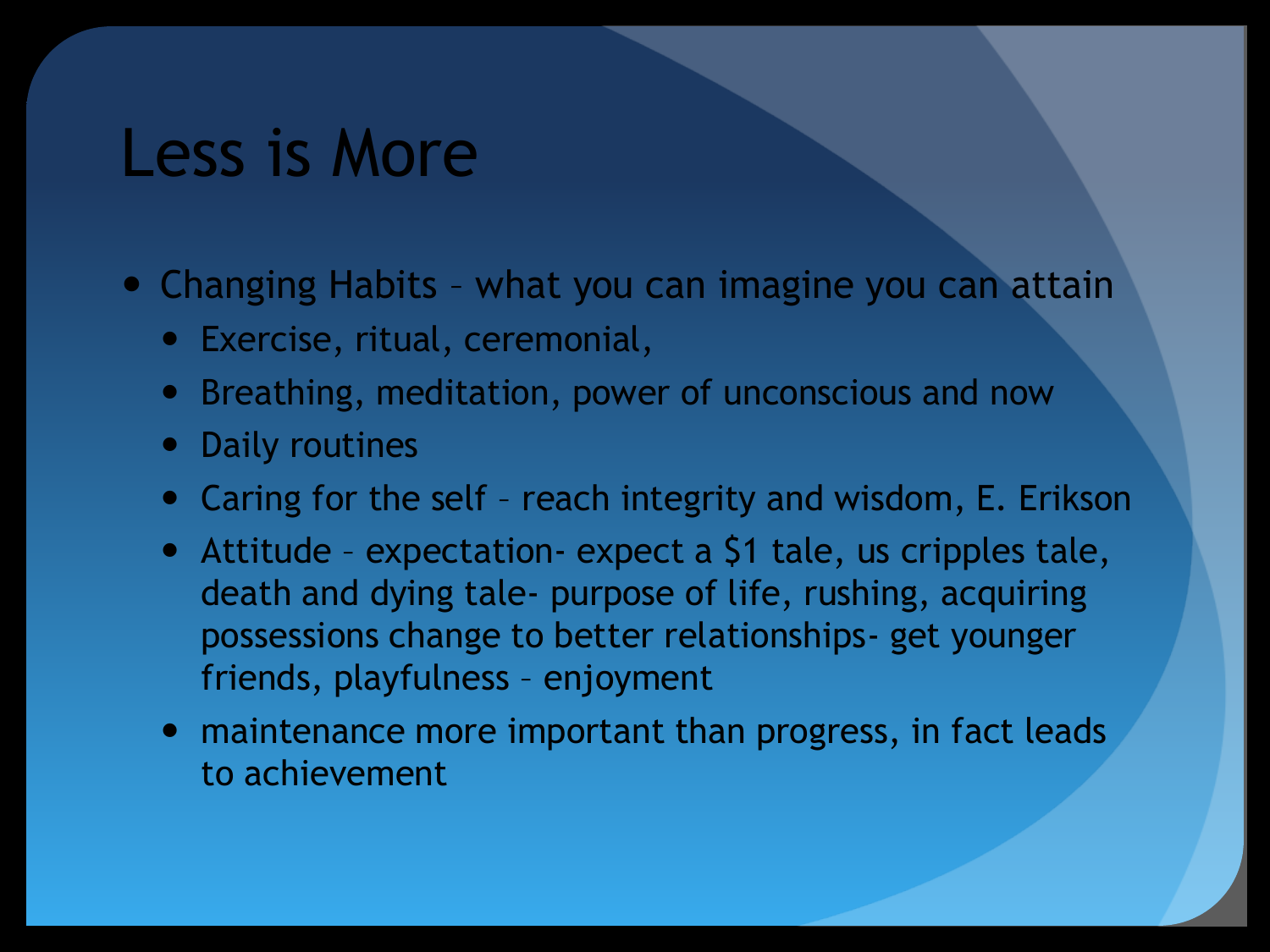## My EDS patients

- Stuart he did to much and injured himself resisted acceptance of disorder – fearless in face of disorder vs. surfer of the waves of the world. Michael slowed down.
- Sally she did too little got into a vicious cycle where doing less caused more and atrophy to the point of quitting work and unable to write and type. Sally started doing physical therapy and writes a little at night. Baby steps (progress not perfection).
- Susan she didn't do anything but decompensated to the physical and social point where she stayed at home, cared for her family with outside, and family help ( her husband and mother). She has muscular pain, migraines and emotional problems but didn't really want to get better due to the secondary gain of having the disorder. Extreme negative thinking. Stopped after two sessions with me.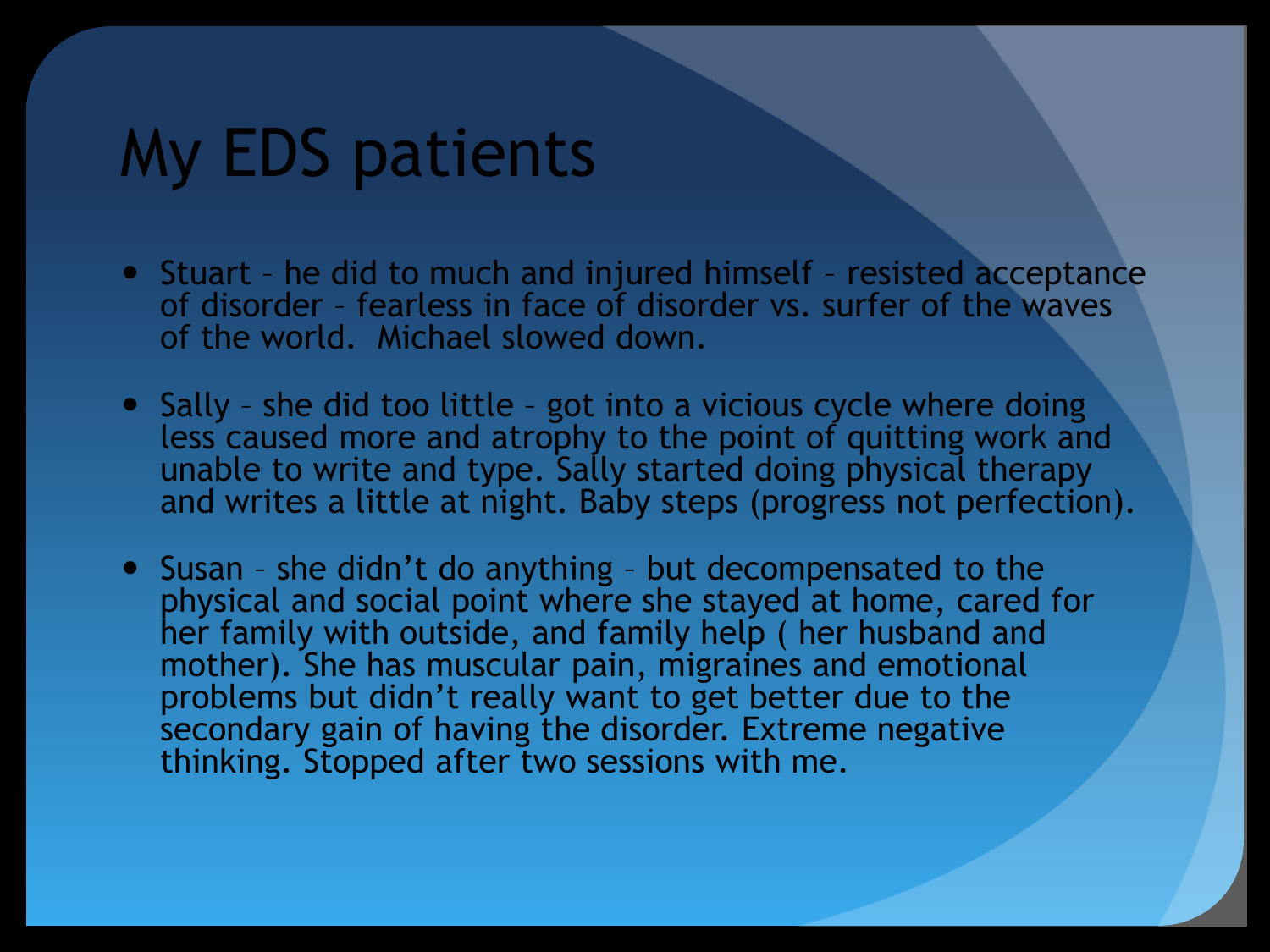## Moral of my patients' stories:

- You have to be like Goldilocks
- One bed is too hard
- One bed is too soft
- The last was just right!

• You cant do to much or too little! You can do it just right for you!